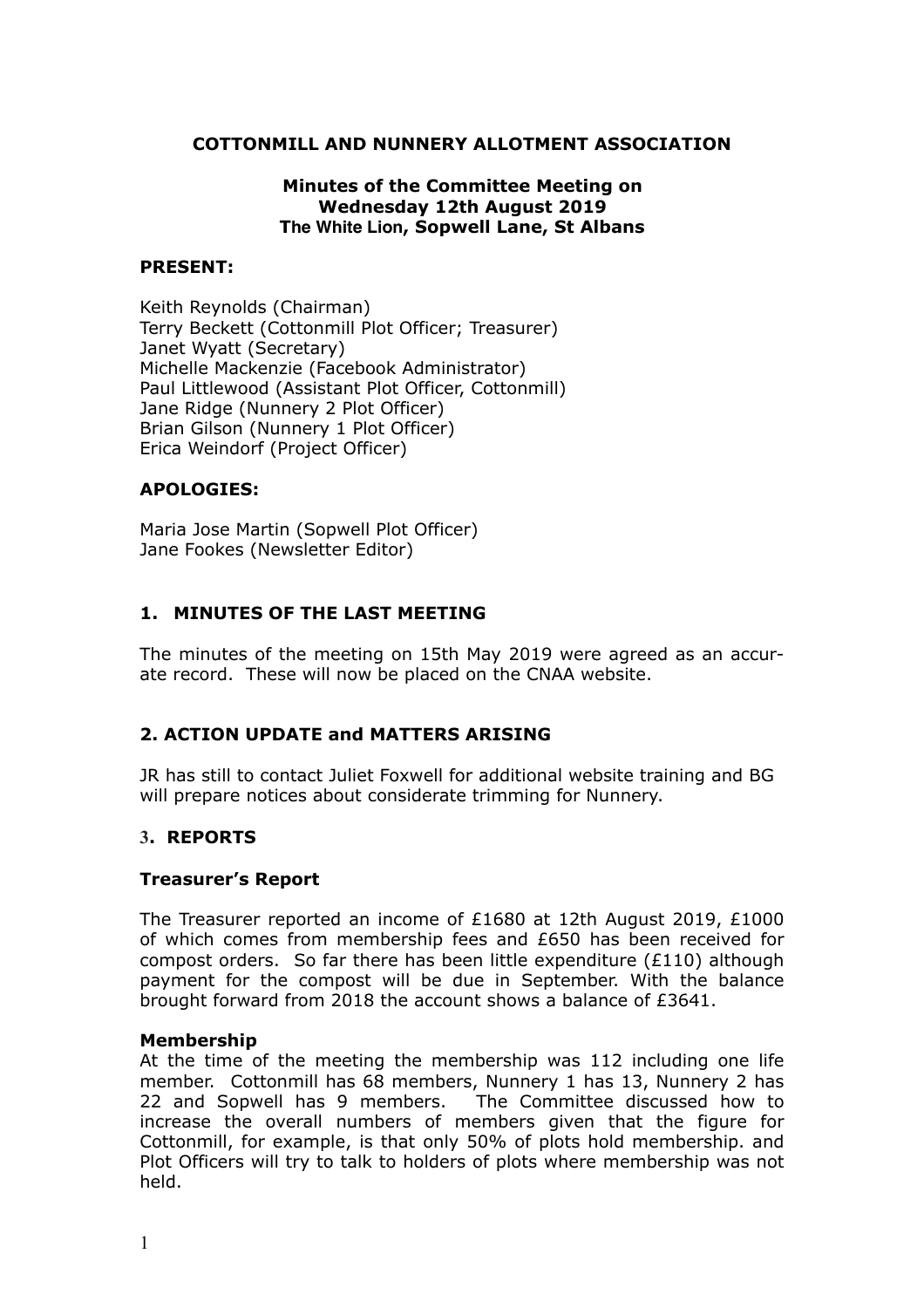### **4. Site reports**

### **Cottonmill**

There are 6 vacancies, but no waiting list report was available at the time of the meeting.

There is currently a serious dispute between plot holders over the boundaries between their plots. This has now been handed over to the Council for resolution. **Action: KR** will contact Dan Flitton and Phil Bruce-Green to request that the Council makes a formal adjudication on this and communicates it to the plot holders involved. **Also KR** to request that boundaries are clearly marked by the Council to reduce such issues.

Recent email exchanges over this boundary dispute have revealed that there is an expectation from members that CNAA will resolve such matters. However, CNAA does not have authority over boundary issues as this properly sits with SADC as Landlord. It was agreed that CNAA should not take on any responsibility to resolve such matters. Currently CNAA's Constitution is not clear on where its authority, and therefore responsibility, sits and it is proposed that an amendment to the Constitution is put to the next AGM. Action: JW to note when preparing agenda.

Nunnery 1

There are 4 vacancies on Nunnery 1 and 8 on the waiting list.

### **Nunnery 2**

There are no vacancies and 4 on the waiting list.

### **Sopwell**

No report available.

### **5. Communications.**

- Facebook page is being used nothing unusual to report.
- A Newsletter is due at the end of September and the main feature will be a report of the Summer Show. JF is asking for some ideas for articles or new features. **Action: all**
- Website JR is updating it and has included advertisements for two sheds and was advised these can now be removed. **Action JR.**

## **6. VER IMPROVEMENT PROJECT**

A meeting was held on 7th July between the Ver Project Sub-group and two Councillors (Emma Matanle and Mandy McNeil) to discuss the impact of recent changes in membership of the Council on the Ver Improvement Project. They confirmed the emphasis on the problems in Reaches 1, 2 and 3, in particular the Lake in the Park but that the Council had contacted the Environment Agency with concerns about the issue of funding the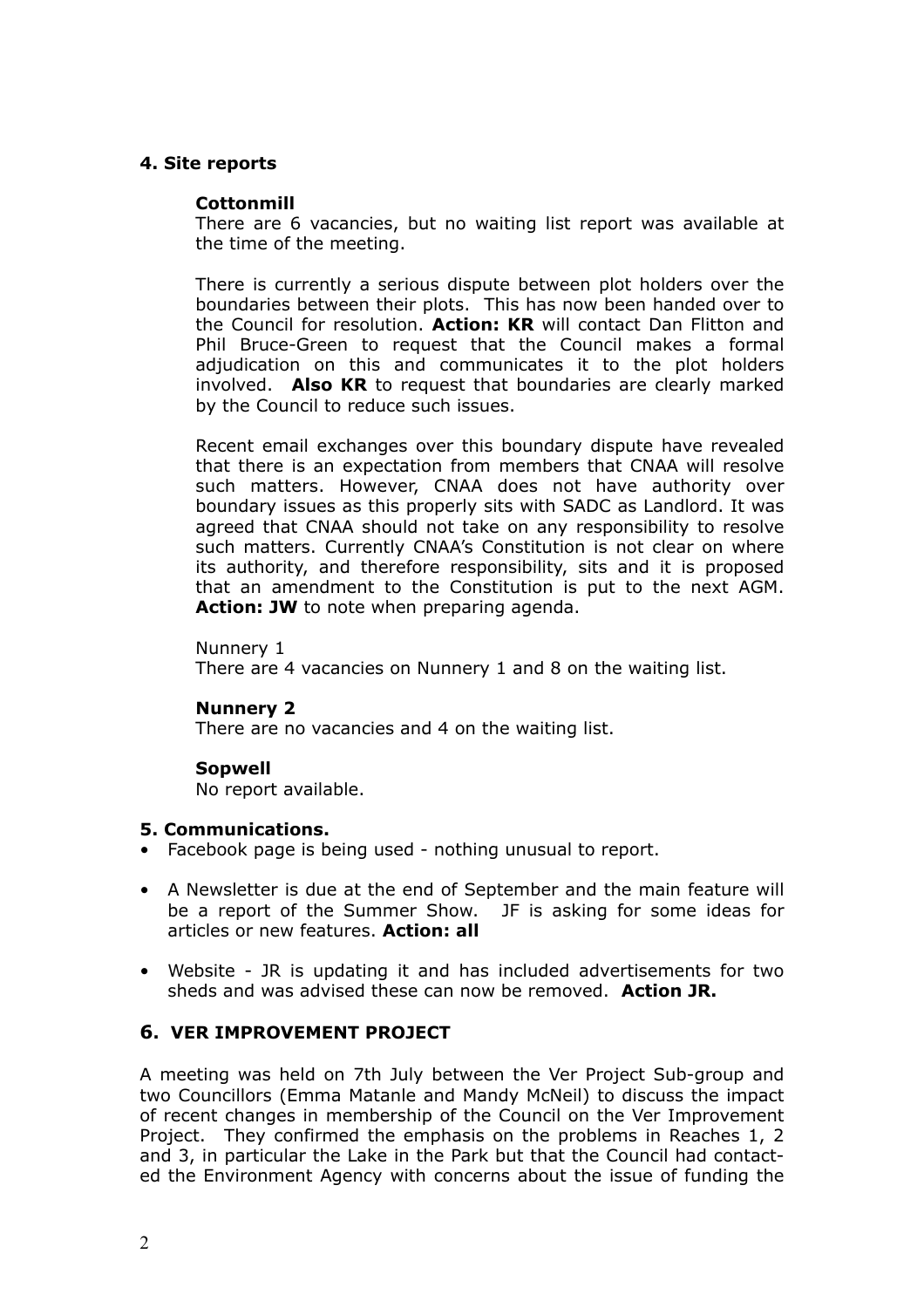Project. They asked for a briefing document to be prepared by the Subgroup for them setting out the background and issues raised during the life of this Project from the CNAA perspective. The Sub-group is preparing this and will circulate to the Committee when it has been finalised. **Action: JW**. KR adds that he had met informally with Dan Flitton who confirmed that the Project had now taken on a political dimension and the focus is definitely on the earlier Reaches with only Reach 3 having funding which will be from Affinity Water. He intimated that the other Reaches (4,5,6) were on the back burner. KR will press him further to try to remove the planning blight that is still hanging over the Cottonmill site. **Action:KR** to write to Phil Bruce Green and DF for confirmation that the major re-routing through Reach 4 will not be happening.

# **7. Summer Show**

Ask for Sub- aqua club to be open on Saturday evening for settingup. **Action: JW** 

Reminder email to members. **Action: JW**

Posters to display at the sites to encourage nonmembers— **Action KR** to prepare and print for Cottonmill, sending electronic versions to JR and BG.

John Boden has agreed to judge **(Action: JW** to send him a reminder) with JR and MM assisting with recording scores**.** Thank you gift to judge **- Action: KR** 

TB apologised that he won't be able to attend the Show and JW will take his role at the door to register visitors and of checking membership when entrants submit their forms and fee. **Action: TB** to supply cash box, registration sheets, some membership forms and entry cards.

Prizes- **Action: TB** to check what is in stock, **MM** to prepare kids rosettes, **JW** to contact Aylett's for donation of vouchers.

### **AOB**

There will be a BBQ on Nunnery 2 for plot holders on that site and the organiser will borrow equipment from Cottonmill shed.

National Allotment Week-KR arranging to meet Radio Verulam presenter Jonny Seabrook who will do some informal interviews on 13th August at Cottonmill.

Foodbank-box moved to MM's bench to avoid confusion as some items have gone missing on Cottonmill. JR hasn't started the collection on Nunnery yet.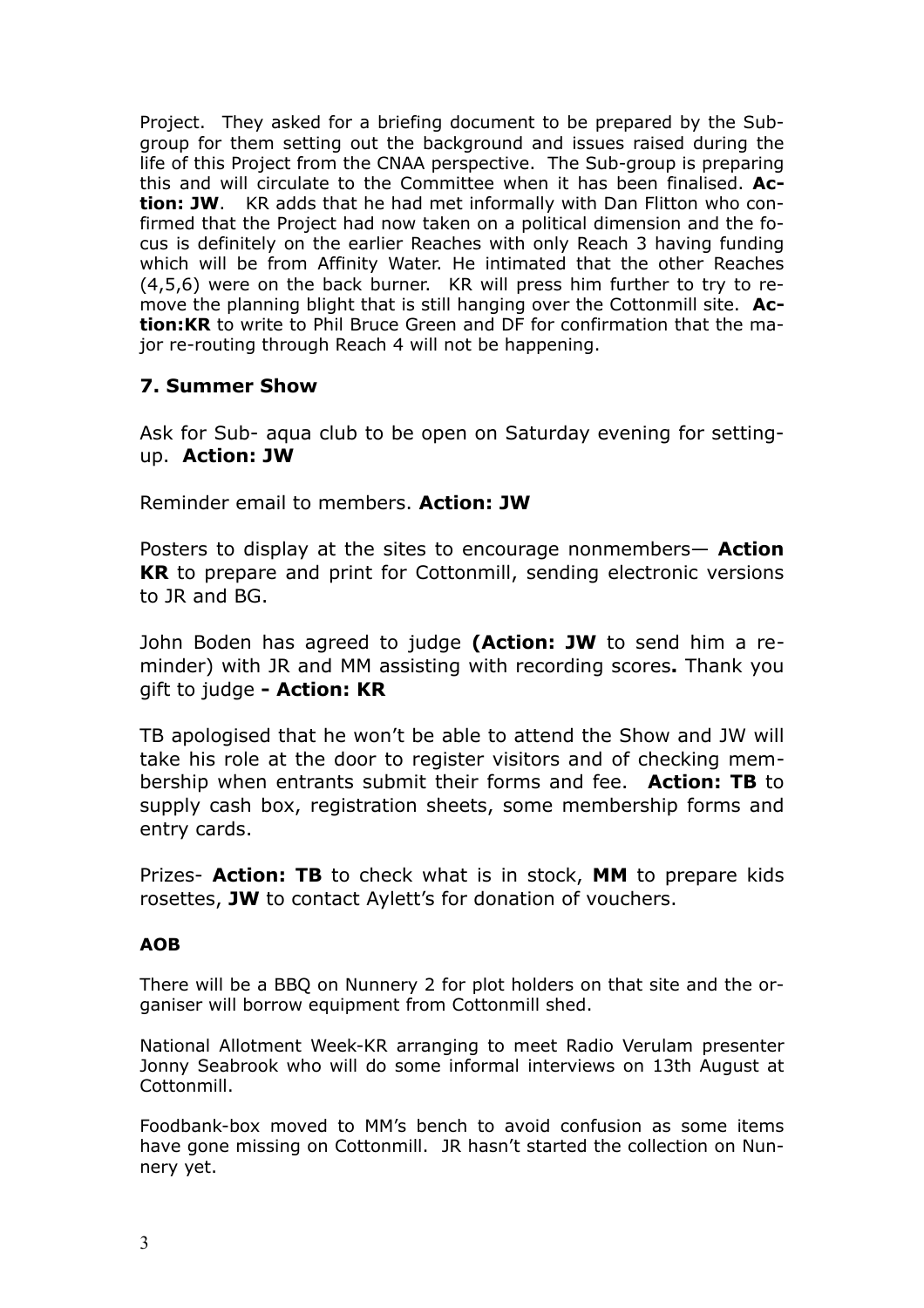Date for Autumn Festival - Sunday 27th October 2019.

On Nunnery, Phil Bruce-Green has said that where a shed is left on a plot it and the contents can be taken over by CNAA. As there are two petrol strimmers left when a plot was handed back BG is proposing to overhaul them and one can be used on Nunnery and one on Cottonmill but for Plot Officers only to use to maintain common areas.

Seeds- **Action:TB** will put catalogues in leaflet holder on Cottonmill and Sopwell. He will drop some round to BG for Nunnery and have some available at he Summer Show. **Action: JW** to add to next email. EW suggested that a representative of Kings seeds gave a good speech at he recent NAS conference and he might be a good choice if CNAA wants to organise an event with a speaker . **Action: EW** will check his name and send to Committee.

### **NEXT MEETING**

**To be arranged** 

**Action Summary** 

| Cottonmill<br><b>Boundary</b><br><b>Dispute</b> | Ask SADC to send formal<br>adjudication to plot holders<br>and also to put clear<br>boundary marks on plots. | KR        |  |
|-------------------------------------------------|--------------------------------------------------------------------------------------------------------------|-----------|--|
|                                                 | Amendment to Constitution<br>on agenda of 2020 AGM                                                           | <b>JW</b> |  |
| <b>Newsletter</b>                               | Suggestions for content<br>and features to JF                                                                | All       |  |
| Website                                         | Shed adverts to be<br>removed as now sold                                                                    | JR        |  |
| Ver Project                                     | Circulate briefing being<br>prepared for Lib Dem<br><b>Councillors to Committee.</b>                         | <b>JW</b> |  |
|                                                 | Contact Dan Flitton and ask KR<br>him to confirm Cottonmill is<br>no longer under threat of<br>closure       |           |  |
| <b>Summer Show</b>                              | See individual actions at 7 All<br>above                                                                     |           |  |